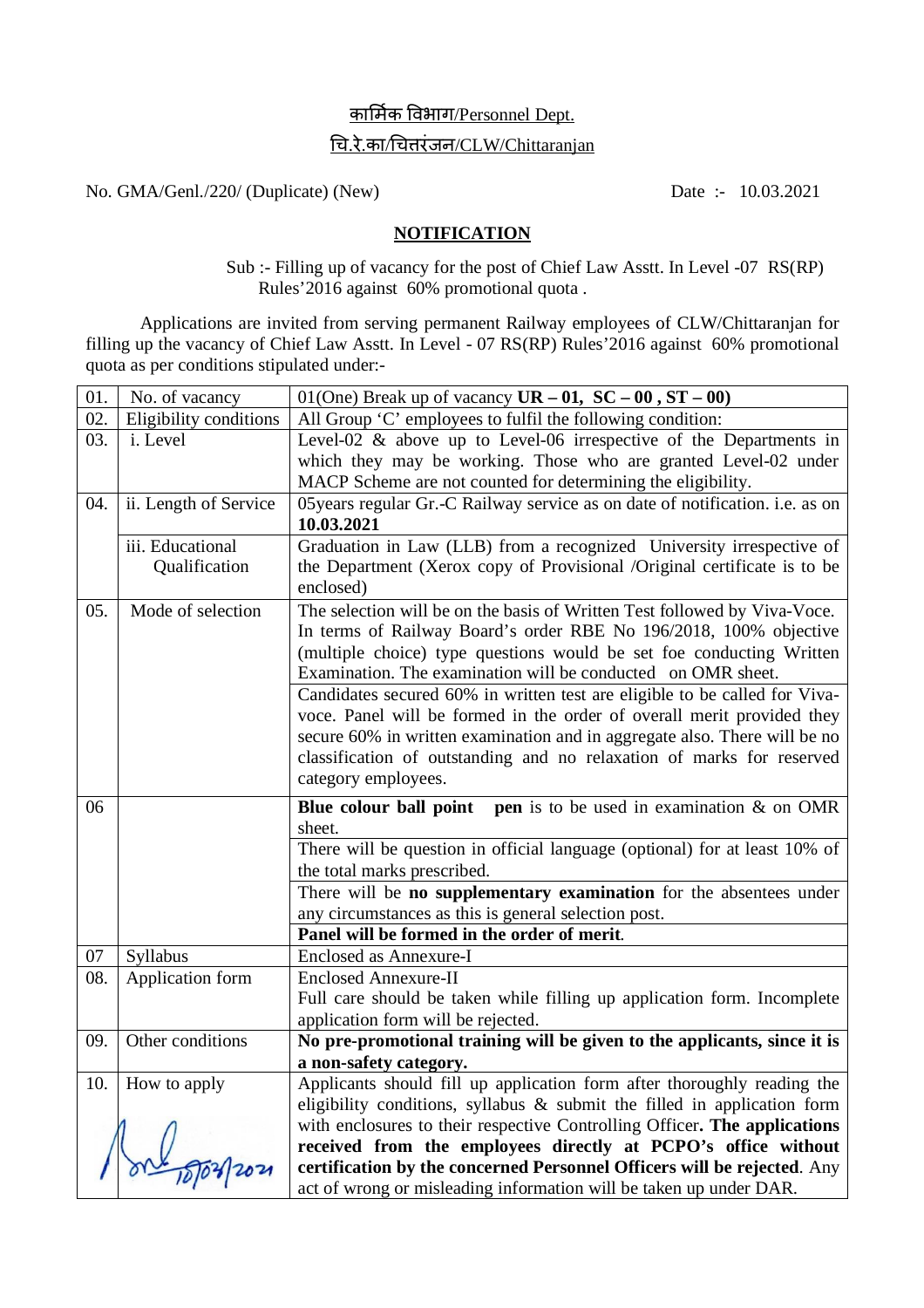| 11. | Last date for<br>submission/<br>forwarded of | Last date for submission to Controlling Officer on 30.03.2021 and same<br>has been sent to the APO/Admn. in PCPO's office, CLW on or before<br>05.04.2021.                                                                                                                                                                                                                                                                                                                                                                                                                                                                                                                                                                                                                                                                                                                                                                                                                                                                                                             |
|-----|----------------------------------------------|------------------------------------------------------------------------------------------------------------------------------------------------------------------------------------------------------------------------------------------------------------------------------------------------------------------------------------------------------------------------------------------------------------------------------------------------------------------------------------------------------------------------------------------------------------------------------------------------------------------------------------------------------------------------------------------------------------------------------------------------------------------------------------------------------------------------------------------------------------------------------------------------------------------------------------------------------------------------------------------------------------------------------------------------------------------------|
|     | application form.                            |                                                                                                                                                                                                                                                                                                                                                                                                                                                                                                                                                                                                                                                                                                                                                                                                                                                                                                                                                                                                                                                                        |
| 12. | Forwarding of<br>application by units        | The controlling Officer should send the applications in the prescribed<br>proforma to the respective Establishment controlling officer by 30-03-<br>2021. The Establishment controlling officer should verify the correctness<br>of the particulars furnished by employees in their application with their<br>respective SR's and forwarded only the eligible applications to the<br>APO/Admn in PCPO's office/ CLW on or before <b>05.04.2021</b> in a bunch<br>with remarks "Checked $\&$ found correct". In case no applications<br>received a NIL statement may be sent. The applications of the<br>employees whose service cannot be spared in the event of their being<br>selected need not be forwarded. If the staff is undergoing penalty or is<br>under suspension or any departmental proceeding have been initiated for<br>minor/major penalty the particulars of such employees should be advised<br>with details along with the applications. All applications should be sent<br>through special messenger. Application received after closing date will |
|     |                                              | not be accepted.                                                                                                                                                                                                                                                                                                                                                                                                                                                                                                                                                                                                                                                                                                                                                                                                                                                                                                                                                                                                                                                       |

The applicants may also visit Website **<https://clw.indianrailways.gov.in>** for Notification, Syllabus, application form.

DA :- Annexure I & II

 (B.P.Naik) Asst. Personnel Officer/Admn. for Principal Chief Personnel Officer

Copy forwarded to for information & you are requested to kindly give wide publicity amongst the staff under your control of the said notification:-

- 1. Secy. to GM/CLW/CRJ : for kind information of GM
- 2. PFA, PCEE/CLW, PCME, PCMM, PCEE/Dankuni, SDGM & CVO, PCPO, PCMO, PCE, CEE/Loco, CEE/D&D, CMM-HQ/CRJ, CMM-Mech./CRJ, CMM/Elect/DKAE, CMM/Genl. /DKAE, CMM-TM/CRJ, CEE/TM, CEE/Loco/Dankuni, CEE/PI &Insp., CEE/Inspection Cell/CLW/Mumbai, CEE/Inspection Cell/CLW/Delhi, CME/Loco ,CME/Mfg, CME /SF, Dy.GM, Hospital Administrator , Dy.CME/SF, Dy.CME/Plant, Dy.CME/ELB, Dy.CME(Mfg), Dy.ELA, Dy.CME/ELF, Dy.CME/DKAE, Dy.CMM(HQ),
- 3. Dy.CMM(P), Dy.CMM(D), Dy.CMM-I/Kol, Dy.CMM-II/Kol, Dy. CMM-III/CRJ, Dy.CMM-IV/Kol, Dy.CMM/System/Con, Dy.CVO, Dy.CEE/M, Dy.CEE/Loco, Dy.CEE/TMM, Dy.CEE/TMD, CQAM, Dy.CEE/P&I, Dy.CEE/D&D/II/CLW, Dy.CEE/Dankuni, Dy.CEE/D-II, Dy.CEE/D/Conv. Loco, Dy.CEE/I&D/Mumbai, Dy.CEE/I&D/Delhi, Dy.CEE/I&D/Bangalore, Dy.CEE/Loco Assembly, Dy. Secy. to GM, Dy.CPO(W), Dy.CPO(G&A), Dy. FA&CAO-I, Dy. FA&CAO/Dankuni, Dy. FA&CAO-II, Sr. EPDM, Dy. CE, OSD/General, DEN, , Sr.PRO, PTTC, Sr. ADGM, SPO(W)E, Asst. Secy.(Confdl) to GM, APO(HQ), AWO, APO(Res), ASTE, LO/CLW, OS/Law Cell.
- 4. APO(HQ) : He is requested to upload the above notification in CLW website.
- 5. Joint Secretary Staff Council.
- 6. Secretary, AISCSTREA/CLW Zone. & Secretary, AIOBC/CLW Zone.
- 7. Notice Board.

for Principal Chief Personnel Officer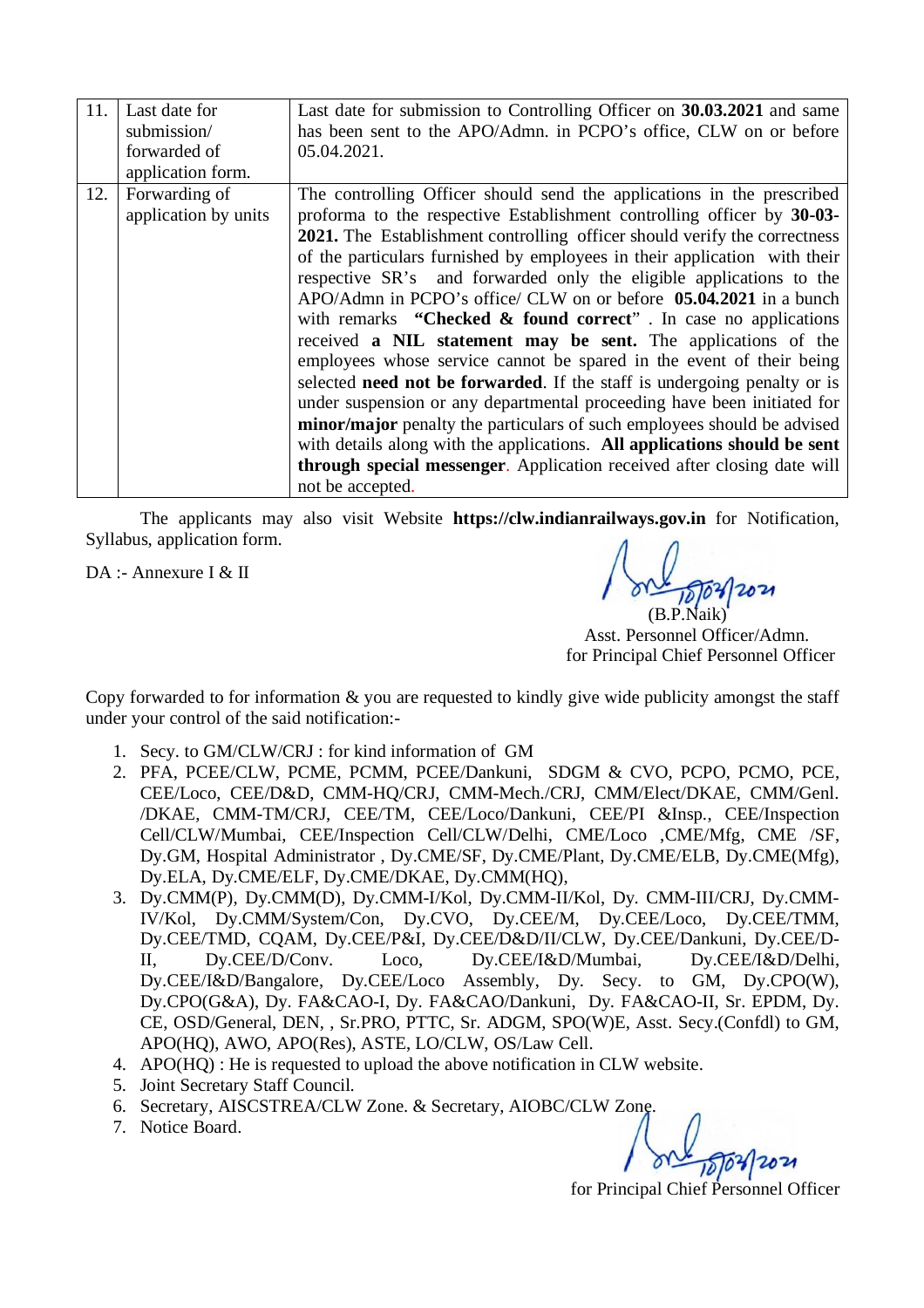## **Syllabus for Filling up of vacancy for the post of Chief Law Asstt. In Level -07 RS(RP) Rules'2016 against 60% promotional quota**

- i. General knowledge of constitution of India & all statutes which are of frequent application for railway working.
- ii. General knowledge of procedural LAW /CPC, Civil Rules of practiced Evidence Act, Railway Act, Indian contract Act, Provisions of constitution regarding employment & protection given to Govt. Servant, Limitation Act, Human Rights protection Act. Arbitration & Conciliation Act. Administrative Tribunal Act, RCT Act, RTI Act 2005 , Consumer Protection Act, Labour Laws such as Industrial Dispute Act, W.C Act, Taxation enactment like Sales Tax, Entry Tax etc. Environmental Laws Land Acquisition Act, PP(EOU) & Wages Act etc.
- iii. General knowledge of Railway working in its various branches with special reference to:
	- 1. Personnel Branch: DAR cases & Settlement cases, Selections PF & Pension Rules, Court Attachment of Salaries & Settlement dues.
	- 2. Commercial Branch: Claims Rates & Development.
	- 3. Accounts Branch:- Disposal of Attachment & prohibitory orders from the court.
	- 4. Works Branch: Execution/ Extension of Agreements Indemnity Bond, Power of Attorney, Guarantee Bond etc.
	- 5. Official Language policy (Optional).

Port of officers